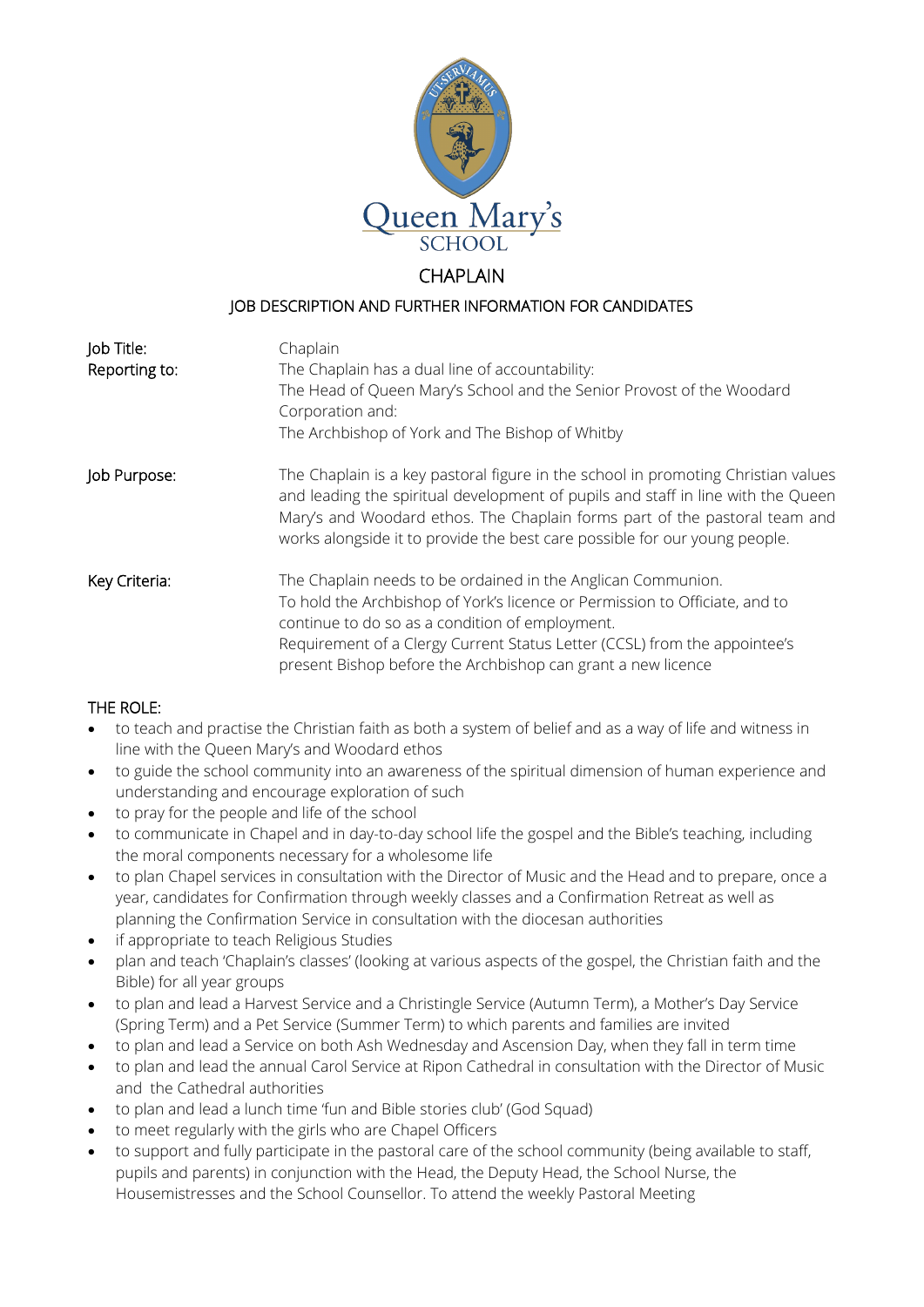- to plan and lead a Chaplain's Dinner (or similar function) once each term, including a short, after dinner speech on a Christian theme, probably by a visiting speaker
- to maintain links with the local Christian community and invite speakers for Prayers or Chapel Services from time to time
- to promote the ideals of Christian service (especially, though not exclusively, through the Archbishop of York's Youth Leaders Award)
- to lead a Parent Prayer Group and a Staff Prayer group
- to attend conferences for School Chaplains
- to be a friend and spiritual support to the Head

## ESSENTIAL CRITERIA:

Candidates:

- The post is open to men or women of faith who are ordained by a church within the Anglican Communion.
- Applications are welcome from both current school Chaplains and serving clergy.
- Appropriate training will be provided and the school may also support any work towards relevant professional qualifications.

## ADDITIONAL INFORMATION

This is an exciting opportunity for a gifted and motivated individual. The ideal candidate will:

- be able to exercise total discretion and uphold confidentiality, when appropriate
- be an excellent listener and committed team member
- have excellent organisational skills and attention to detail
- have exceptionally high standards of discipline and integrity
- be aware of the importance of Child Protection and Safeguarding of young people
- be prepared to undergo appropriate training as requested
- support the ethos of the School and broad education
- have a clear sympathy with the advantages of single-sex education
- be inspired by challenges and seek to set individual targets
- have energy, drive, enthusiasm and a positive manner

#### Terms and Conditions of Employment: CHAPLAIN

The following particulars do not form any part of an offer of employment. Terms and conditions, which will incorporate the Staff Handbook and contract of employment, will be documented in due course to the successful candidate.

- The Chaplain is appointed by the Senior Provost of the Woodard Corporation with the concurrence of the Head. The Provost who is ultimately responsible for the services in the Chapel is pastorally responsible for the Chaplain. The Chaplain is responsible to the Head in all matters of strategic development of the spiritual awareness at Queen Mary's
- Subject to enhanced DBS clearance and receipt of satisfactory references, the appointee will be required to complete a confidential pre-employment health questionnaire (and medical examination where applicable), the costs of which will be met by the School
- A salary to be negotiated will be paid for this role depending on experience and qualifications. Paid in monthly instalments in arrears from the agreed date of the appointment and inclusive of holiday pay
- This is a part time term-time role (Hours to be agreed, term time only, 34 weeks)
- The school offers a contributory pension scheme and staff may apply for up to 50% remission (pro-rata) on school fees for their own children
- The appointee will be expected to participate in an annual appraisal process
- The appointee is required to give the School two term's notice of his/her intention to leave this post
- The appointment is subject to a 3 month probationary period which may be extended following a performance review